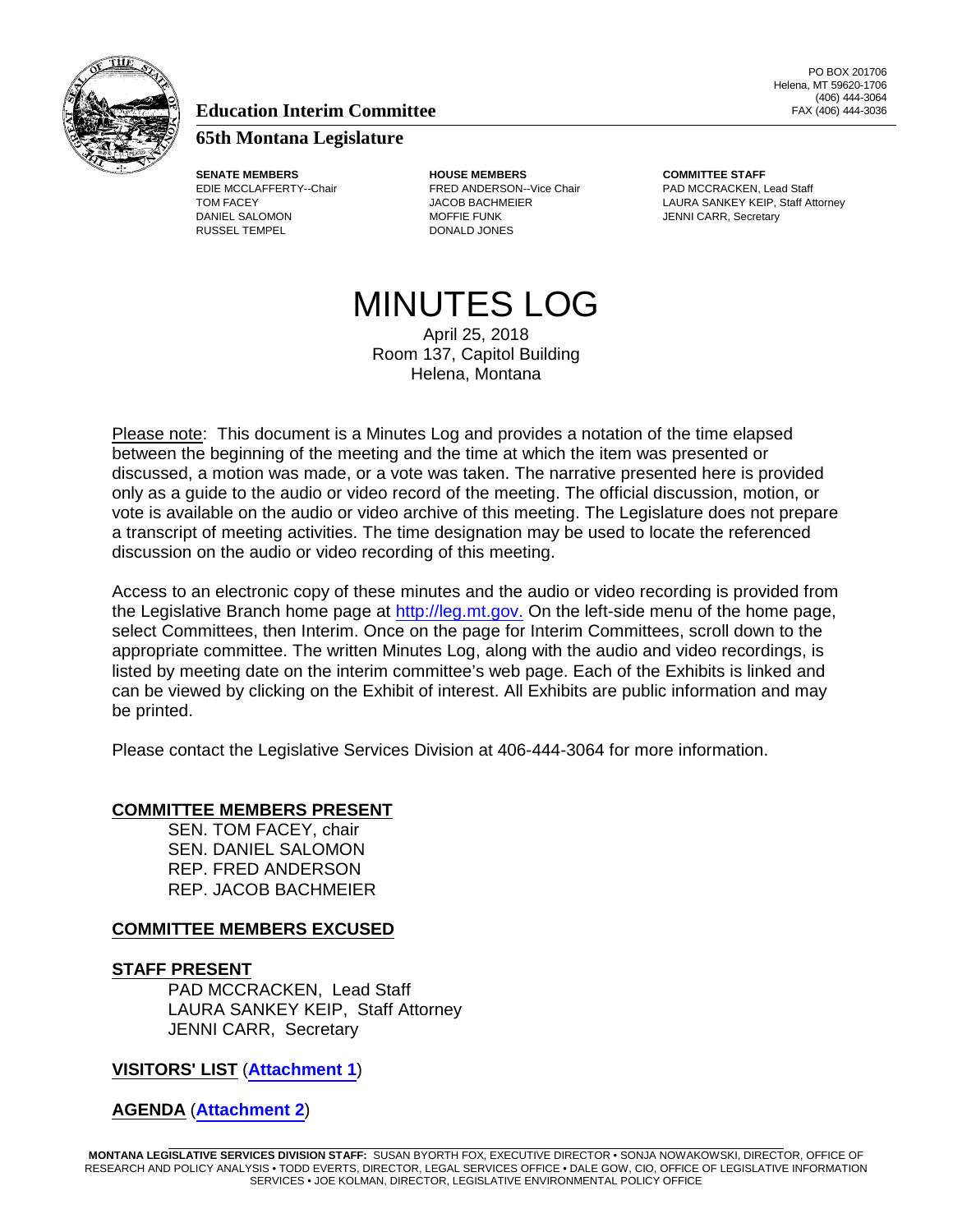### **COMMITTEE ACTIONS**

#### **CALL TO ORDER AND ROLL CALL** (**[Attachment 3](http://leg.mt.gov/content/Committees/Interim/2017-2018/Education/Committee-Topics/Financial-Aid/EDICsub-Apr25-2018-At3.pdf)**)

00:00:04 Sen. Facey brought the meeting to order. The committee secretary took roll.

## **WORKING SESSION TO DETERMINE RECOMMENDATIONS FOR EDIC REGARDING**

## **STATE FINANCIAL AID PROGRAMS - Laura Sankey Keip, LSD Staff Attorney; Shauna**

## **Albrecht, LFD Analyst; Tyler Trevor, Deputy Commissioner of Higher Education**

- 00:01:37 Mr. McCracken began the work session, and introduced Shauna Albrecht, Deputy Commissioner Trevor, and Ron Muffick, OCHE.
- 00:02:27 Sen. Facey asked how high school students look into financial aid.
- 00:02:35 Ms. Sankey Keip reviewed the materials provided. (**[Exhibit 1](http://leg.mt.gov/content/Committees/Interim/2017-2018/Education/Meetings/Mar-2018/Financial Aid Overview.pdf)**) (**[Exhibit 2](http://leg.mt.gov/content/Committees/Interim/2017-2018/Education/Committee-Topics/Financial-Aid/MUSSPG.pdf)**) (**[Exhibit 3](http://leg.mt.gov/content/Committees/Interim/2017-2018/Education/Committee-Topics/Financial-Aid/5_Goal_1_Financial_Aid_2017.pdf)**) (**[Exhibit 4](http://leg.mt.gov/content/Committees/Interim/2017-2018/Education/Committee-Topics/Financial-Aid/6_Goal_1_Affordability_2017.pdf)**) (**[Exhibit 5](http://leg.mt.gov/content/Committees/Interim/2017-2018/Education/Meetings/Mar-2018/State-financial-aid-programs-UG-QELAP.pdf)**) (**[Exhibit 6](http://leg.mt.gov/content/Committees/Interim/2017-2018/Education/Committee-Topics/Financial-Aid/Fin-aid-info-EDIC-Nov-2017.pdf)**) (**[Exhibit 7](http://leg.mt.gov/content/Committees/Interim/2017-2018/Education/Committee-Topics/Financial-Aid/Pgm-2-funding-history.pdf)**) (**[Exhibit 8](http://leg.mt.gov/content/Committees/Interim/2017-2018/Education/Committee-Topics/Financial-Aid/FinAid Statutes  Linked BOR Policies.pdf)**) (**[Exhibit 9](http://leg.mt.gov/content/Committees/Interim/2017-2018/Education/Meetings/Mar-2018/FinAid Decision Tree.pdf)**)

#### **Overview of the financial aid progress**

- 00:04:53 [Mr. McCracken went through an overview of the financial aid process. \(](http://leg.mt.gov/content/Committees/Interim/2017-2018/Education/Committee-Topics/Financial-Aid/EDICsub-Apr25-2018-Ex10.pdf)**Exhibit 10**)
- 00:14:17 Sen. Facey asked if the loan format was the same for any school that was part of the MUS system.
- 00:19:09 Sen. Facey asked for more information on work-study positions.
- 00:20:02 Sen. Facey asked what happens with room and board costs if the student continues to live at home.
- 00:20:50 Sen. Salomon asked if living at home would count as family contribution.

#### **Goals for the state financial aid programs**

- 00:21:17 Ms. Sankey Keip asked what the issues are with financial aid and what recommendations the subcommittee has for the next Education Interim Committee.
- 00:22:11 Sen. Facey asked about the "last dollar in" programs, room and board, and tuition and fees in regards to those programs.
- 00:25:13 Sen. Facey discussed his ideas on dividing financial means between students.

### **Review of existing state financial aid programs**

- 00:28:00 Mr. McCracken referred to Exhibit 5.
- 00:31:13 Sen. Facey clarified the need to leverage as much money as possible to get the most impact for the most students and families.
- 00:32:05 Sen. Salomon asked for more information on the STEM scholarships.
- 00:33:33 Sen. Facey asked how the legislature could help more families.
- 00:42:00 Sen. Salomon asked about the MUS honors scholarship.

## **Programs in other states**<br>00:46:46 Sen. Facey

Sen. Facey asked how funds were divided up in other states.

#### **Montana financial aid overview**

| 00:49:53 | Sen. Facey asked about the match by MUS and clarification on Exhibit 1.       |
|----------|-------------------------------------------------------------------------------|
| 00:54:20 | Sen. Salomon asked if the total number of students was dropping in the state. |
| 00:58:14 | Sen. Salomon asked for clarification on percentages.                          |